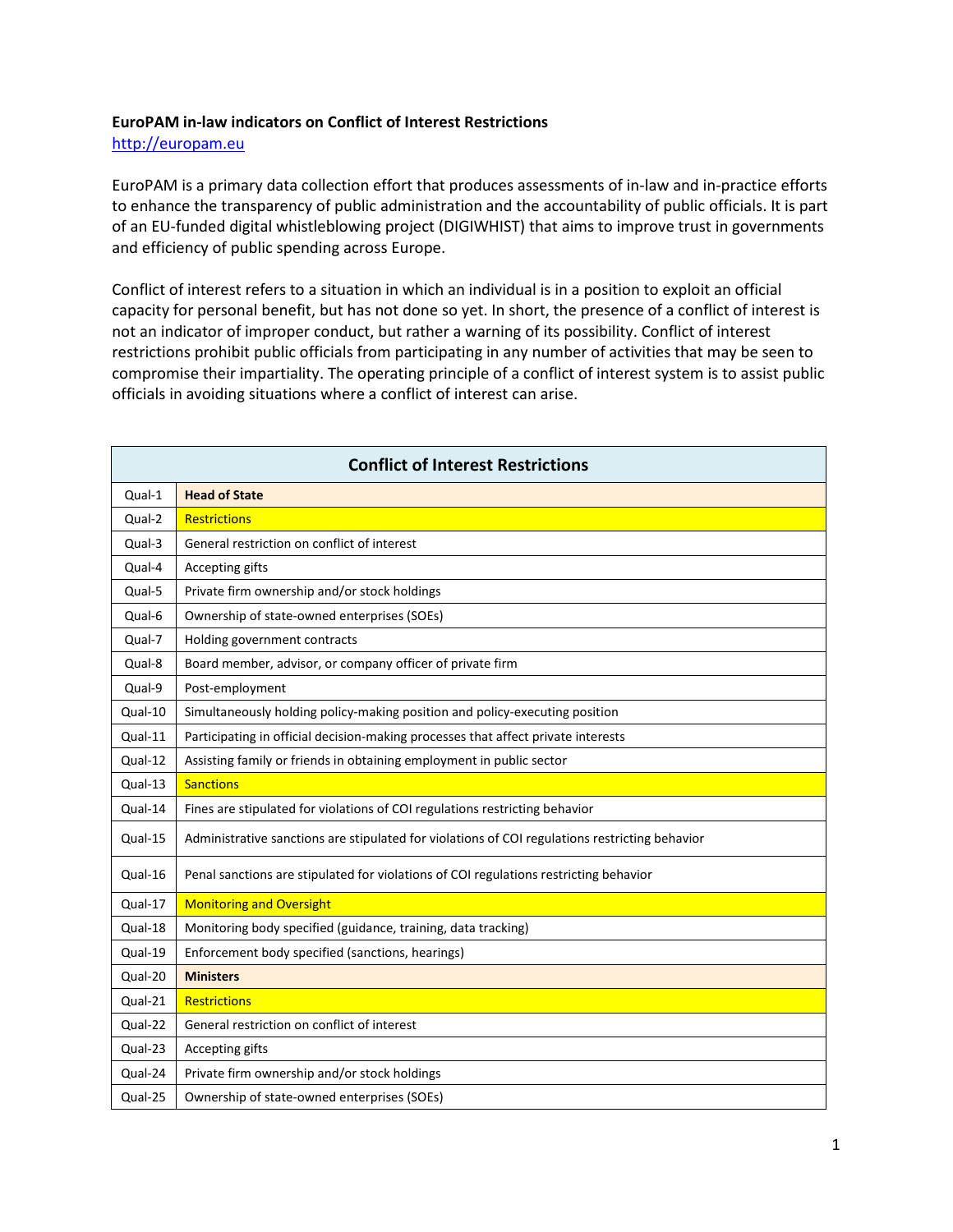| Qual-26 | Holding government contracts                                                                   |
|---------|------------------------------------------------------------------------------------------------|
| Qual-27 | Board member, advisor, or company officer of private firm                                      |
| Qual-28 | Post-employment                                                                                |
| Qual-29 | Simultaneously holding policy-making position and policy-executing position                    |
| Qual-30 | Participating in official decision-making processes that affect private interests              |
| Qual-31 | Assisting family or friends in obtaining employment in public sector                           |
| Qual-32 | <b>Sanctions</b>                                                                               |
| Qual-33 | Fines are stipulated for violations of COI regulations restricting behavior                    |
| Qual-34 | Administrative sanctions are stipulated for violations of COI regulations restricting behavior |
| Qual-35 | Penal sanctions are stipulated for violations of COI regulations restricting behavior          |
| Qual-36 | <b>Monitoring and Oversight</b>                                                                |
| Qual-37 | Monitoring body specified (guidance, training, data tracking)                                  |
| Qual-38 | Enforcement body specified (sanctions, hearings)                                               |
| Qual-39 | <b>Members of Parliament</b>                                                                   |
| Qual-40 | <b>Restrictions</b>                                                                            |
| Qual-41 | General restriction on conflict of interest                                                    |
| Qual-42 | Accepting gifts                                                                                |
| Qual-43 | Private firm ownership and/or stock holdings                                                   |
| Qual-44 | Ownership of state-owned enterprises (SOEs)                                                    |
| Qual-45 | Holding government contracts                                                                   |
| Qual-46 | Board member, advisor, or company officer of private firm                                      |
| Qual-47 | Post-employment                                                                                |
| Qual-48 | Simultaneously holding policy-making position and policy-executing position                    |
| Qual-49 | Participating in official decision-making processes that affect private interests              |
| Qual-50 | Assisting family or friends in obtaining employment in public sector                           |
| Qual-51 | <b>Sanctions</b>                                                                               |
| Qual-52 | Fines are stipulated for violations of COI regulations restricting behavior                    |
| Qual-53 | Administrative sanctions are stipulated for violations of COI regulations restricting behavior |
| Qual-54 | Penal sanctions are stipulated for violations of COI regulations restricting behavior          |
| Qual-55 | <b>Monitoring and Oversight</b>                                                                |
| Qual-56 | Monitoring body specified (guidance, training, data tracking)                                  |
| Qual-57 | Enforcement body specified (sanctions, hearings)                                               |
| Qual-58 | <b>Civil servants</b>                                                                          |
| Qual-59 | <b>Restrictions</b>                                                                            |
| Qual-60 | General restriction on conflict of interest                                                    |
| Qual-61 | Accepting gifts                                                                                |
| Qual-62 | Private firm ownership and/or stock holdings                                                   |
| Qual-63 | Ownership of state-owned enterprises (SOEs)                                                    |
| Qual-64 | Holding government contracts                                                                   |